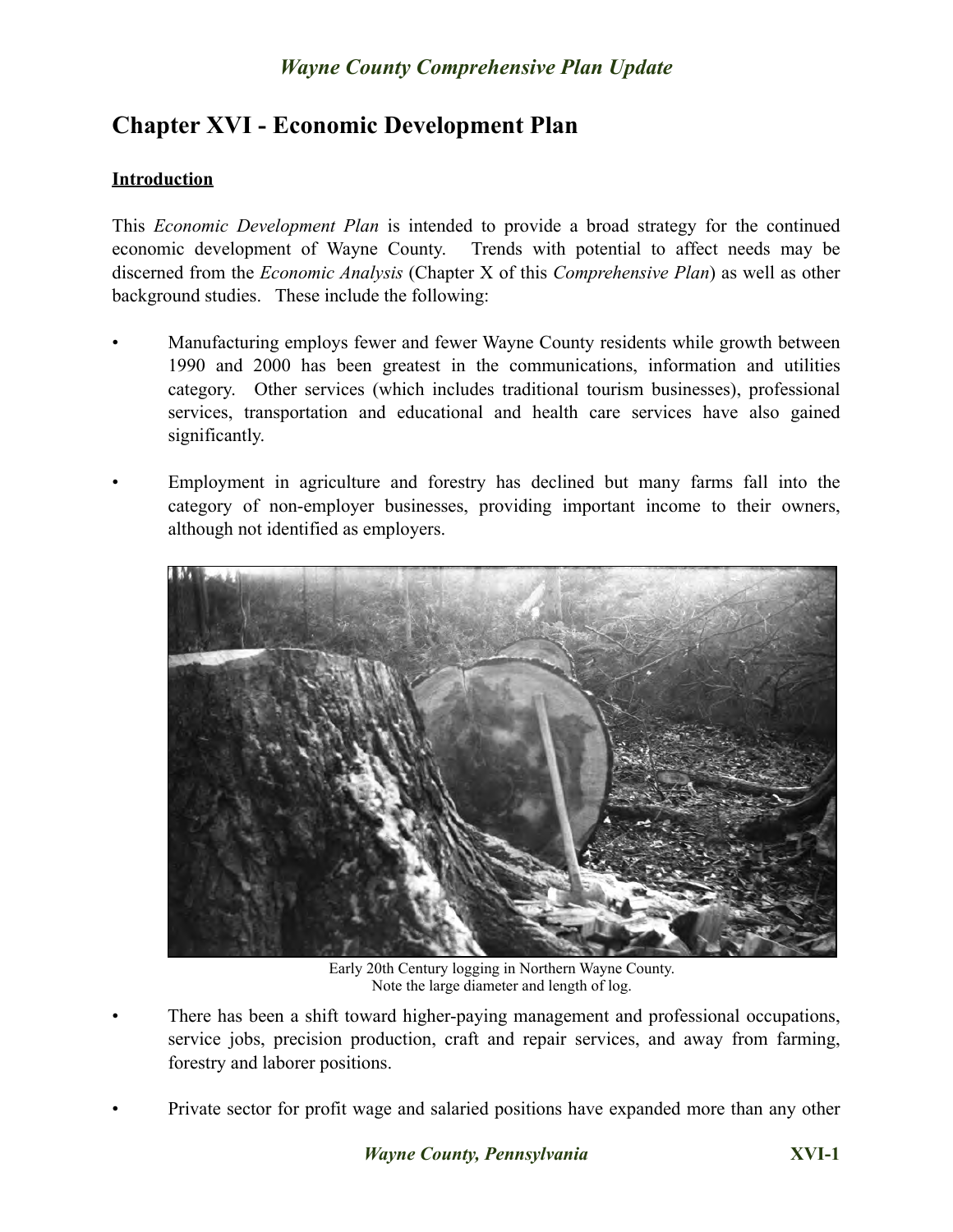category, although private non-profit employment (e.g., hospitals) enjoyed the greatest proportional increase. There has also been considerable relative growth in local and State government employment.

- Wayne County had, in 1999, a median household income that was 85.0% of the Commonwealth's. It gained considerable ground economically during the 1990's. Median household and median family incomes went up slightly in inflation-adjusted dollars and, more importantly, per capita income went up by 14.2%, exceeding both statewide and national trends. This is an important indicator Wayne County is doing relatively well economically and catching up with the nation as a whole, even though Pennsylvania is slipping.
- Retail trade is extremely important to Wayne County as an employer of both residents and non-residents and reflects the tourism economy. It accounts for fully 20.3% of all jobs located within Wayne County and 16.2% of all payroll generated by these employers. Accommodation and food service enterprises (the heart of the tourism industry) account for another 12.6% of payroll. These numbers illustrate how important visitors are to the Wayne County economy.
- Wayne County non-employer businesses generated sales of \$203.1 million in 2005. Wayne County businesses as a whole generated approximately \$1 billion of sales receipts according to the 2002 Economic Census, suggesting non-employers represent

approximately 20% of the total County economy today. Contractors, truckers, small retailers and various services are among the principal non-employers.

- The trade data illustrates much of the County's retail business is oriented toward travel-related activities from vehicle sales, gasoline service stations, convenience stores and the like. These uses account for more than half of all retail sales, indicating much of the shopping for other goods and services takes place outside the County.
- Manufacturing sales decreased from \$182 million in 1997 to \$131 million in 2002, while wholesaling rose from \$67 million in 1997 to \$132 million.
- Wayne County has a rapidly growing labor force of potential workers that is highly



Catalog from Top Notch Distributors, a wholesale distributor headquartered in Honesdale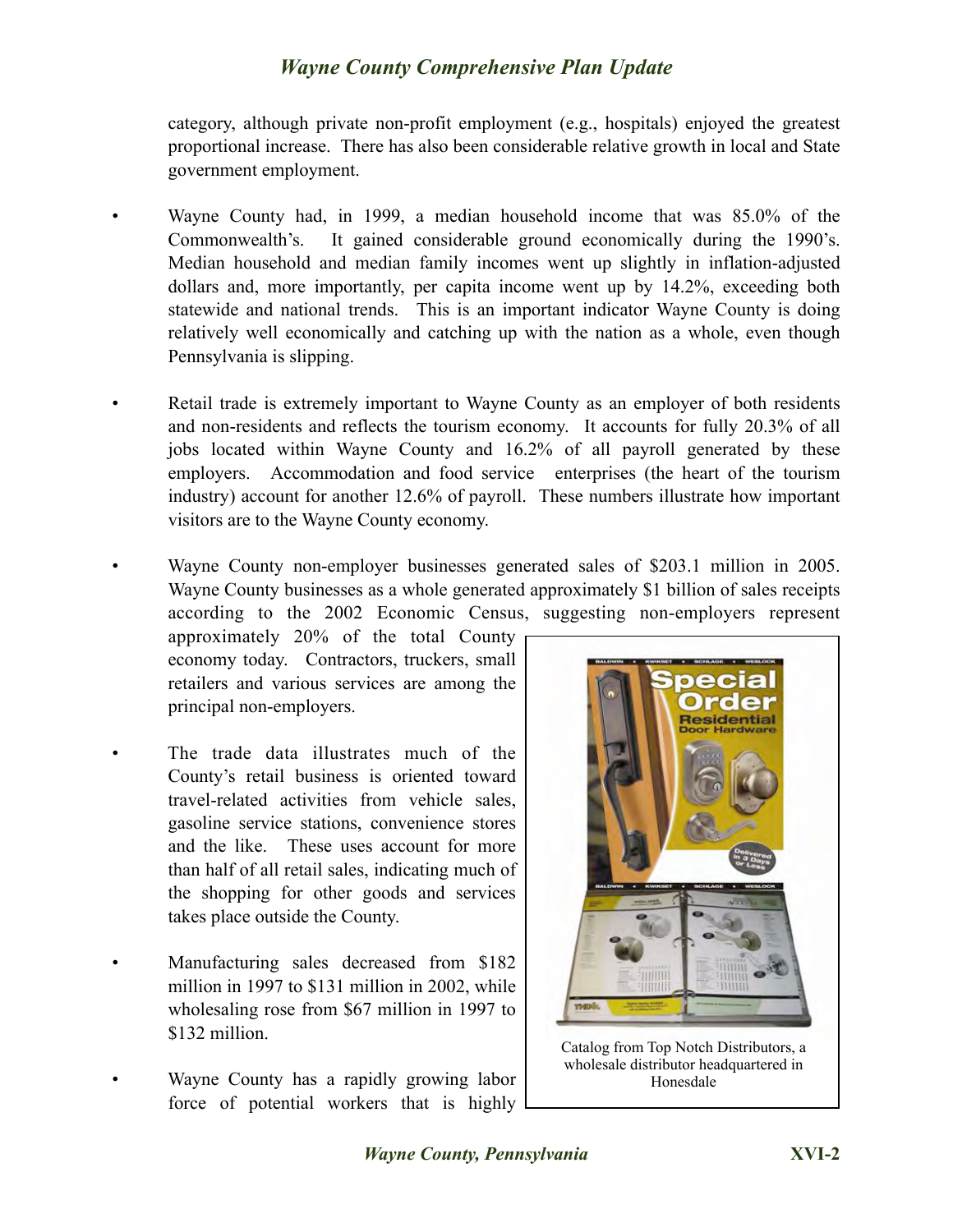unusual for a rural area, underemployed members of which can be tapped by relocating metro area industries. It also offers an average comparative wage advantage of nearly 19.7%, compared to counties with whom it competes for business. Because new businesses must pay a premium over existing wages to secure these workers this will strengthen the County economy going forward and gradually bring Wayne County incomes more in line with national and state figures.

- Farming is a large industry within Wayne County, generating some \$29,428,000 in sales in 2007, according to the U.S. Census of Agriculture for that year. This was up 37% over 2002. The industry is heavily oriented toward livestock production, including not only dairy, but also beef, sheep, horses and even aquaculture.
- The Pennsylvania Department of Community and Economic Development indicates the economic impact of tourism within Wayne County was over \$179 million in 2003 and it was responsible for 3,994 jobs.



Excerpt from **[Wayne County Official Tourism Website](http://www.visitwaynecounty.com/hme/hme.aspx)**

• Personal income associated with mining in Wayne County grew from \$3,952,000 in 2001 to \$7,299,000 in 2006. Employment expanded over the same period from 95 to 168 jobs, a relatively large increase. Natural gas production can be expected to result in major economic impacts on the County. The total economic contributions of the industry from royalties alone could easily be \$60 million per year. This industry is just beginning to unfold in Wayne County.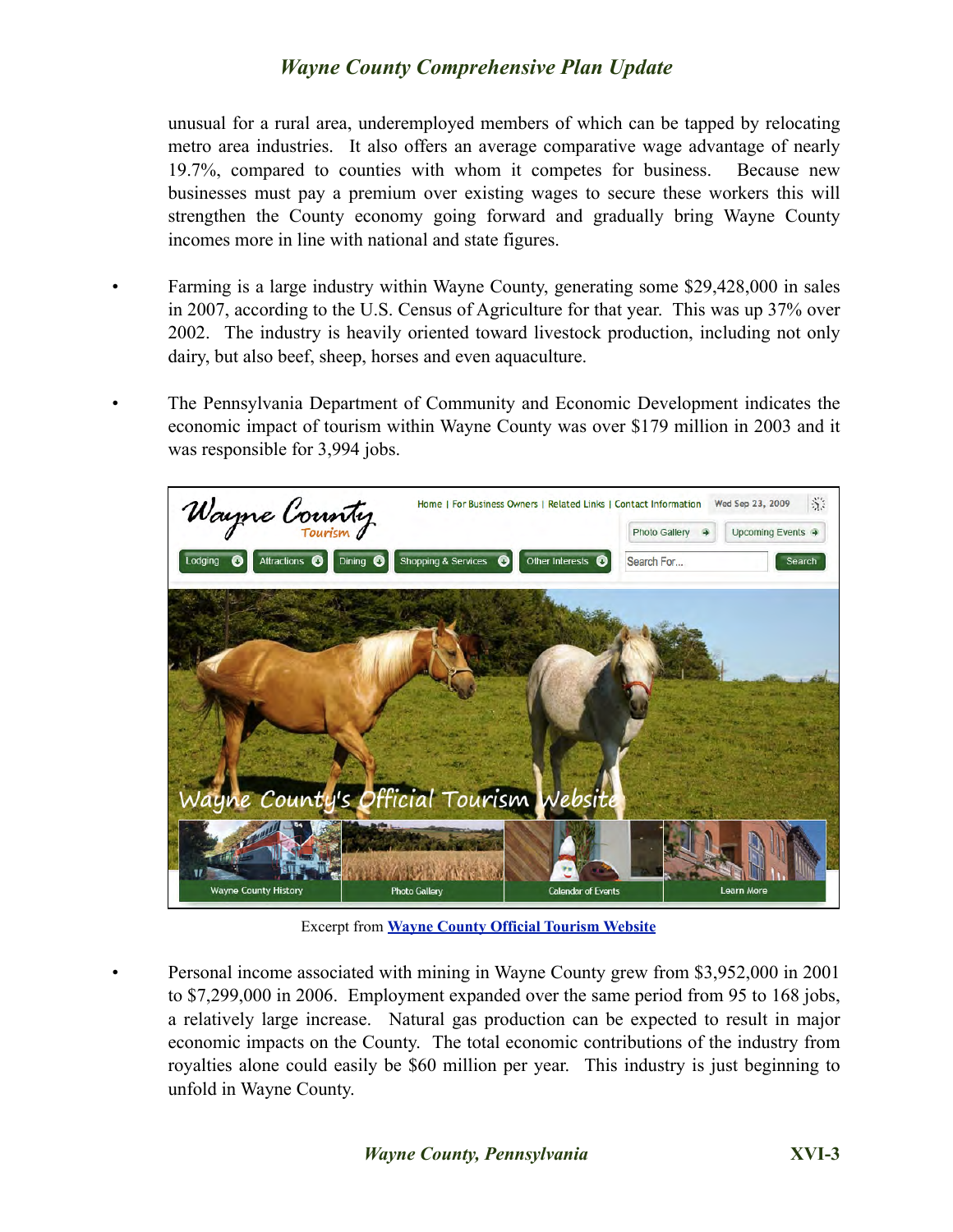#### **Public Input**

During the process of developing *Goals and Objectives* (See Chapter XI) for this *Comprehensive Plan*, two community surveys were conducted; one of residents and the other of vacation homeowners to ascertain views on the needs of Wayne County. The survey of residents asked respondents to identify the five most important needs with respect to making Wayne County "a better place to live." Full-time employment ranked first on a list of 44 identified needs, being cited by 33% of respondents as being among the top five needs. Creation of economic opportunities was ranked fourth and was listed by 19% of those residents surveyed. Shopping opportunities came in 13th on the list and downtown revitalization was 15th.

The survey data also revealed a strong and growing association with the Scranton area as a place to shop. Some 72% of respondents indicated they shopped in Scranton, more than any other location. Honesdale followed at 53%. Indian Orchard was cited by 50%. Hamlin was at 25%. Interestingly, 33% said they did shopping on-line or through catalogues.

The majority of residents felt the future job prospects for them and their children were poor in Wayne County. They indicated a strong desire for more technician, professional specialty and precision production jobs. Overall, the data suggests many residents had or retain manufacturing or high-end service sector jobs in metro areas that they would like to replicate locally.

Residents said they wanted more department stores (cited by 39%), sitdown dining (34%), theaters and performing arts (32%) and discount retailers (30%). There was also need expressed for more clothing stores, doctors, dentists, hotels and motels as well as shopping centers. Industrially, residents preferred to see more health care facilities (32%), basic industrial



Settlers Inn, Hawley. Example of fine-dining and lodging facility.

manufacturing (31%), wholesale businesses (27%), research and development (26%), electronic manufacturing/distribution (26%), warehousing/distribution (26%) and electronic back-office operations (22%).

When asked to rate the severity of the problems facing the County, some 55% of respondents said full-time employment was a major problem, making it the top ranked issue. The secondranked issue, cited by 52% of those residents surveyed, was economic opportunities. Both ranked well ahead of taxes and the cost of government (43%) as issues and far ahead of all other issues, indicating just how important economic development is to Wayne County residents. Vacation home owners ranked economic opportunities fourth on their list of major problems and full-time employment fifth.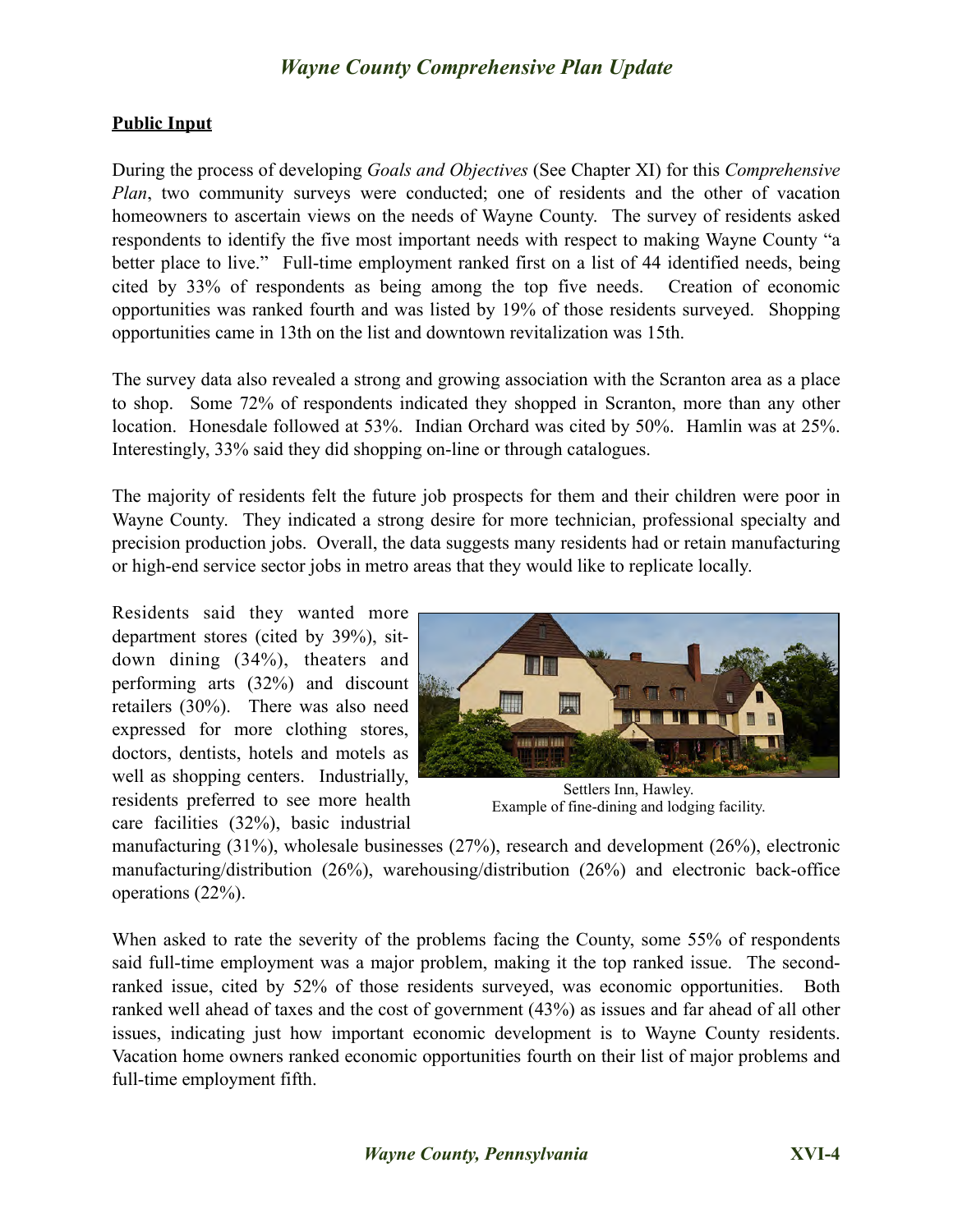#### **Recommendations**

The following are specific recommendations for addressing the economic development needs of Wayne County:

- 1. The County should, through the efforts of WEDCO and associated economic and business entities, endeavor to increase average wages by aggressively pursuing new capital intensive employers who can afford to pay higher salaries.
- 2. The County and its constituent municipalities should encourage self-employment through friendly land use regulations and technical assistance.
- 3. WEDCO, local Chambers of Commerce and others should, through employment of business retention programs, support existing businesses that offer stability to the economy and off-set the seasonality of the tourism sector.
- 4. Workforce Wayne's efforts should be directed toward developing a labor force of skilled workers through job training and community college programs, with much of this training targeted toward existing job opportunities such as construction, health care, hospitality and the natural gas industry. Among the programs that are especially important are the Career & Technical Center proposed for Pike and Wayne Counties



(WEDCO) website excerpt

and the Pike/Wayne Business Education Partnership. Key bi-county initiatives include the Lake Region Enterprise Center and the Wayne/Pike Broadband Improvement Plan.

- 5. WEDCO and local Chambers of Commerce should, in their business recruitment programs, specifically target industries that make use of the County's natural resources and inherent advantages (e.g., wood products).
- 6. The County should continue seeking to locate new firms throughout Wayne County to decentralize the industrial base, using, for example, the Sterling Business Park for these purposes.
- 7. Business retention programs should, among other tasks, be directed to supporting existing industry with technical help in securing and training workers, obtaining financial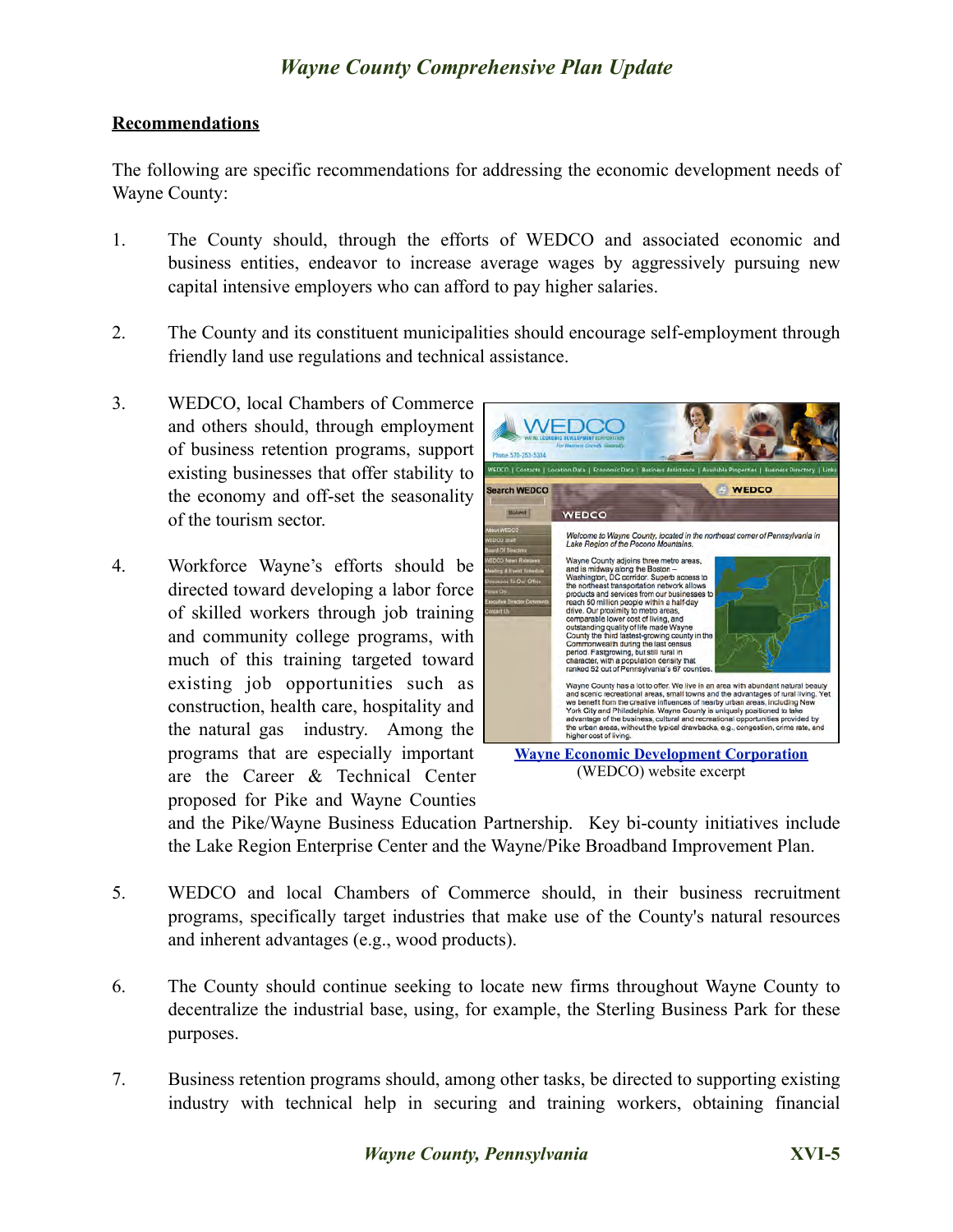assistance for expansions and improvements and interfacing with government.

- 8. WEDCO's industrial marketing program should target businesses inclined to locate in rural areas, emphasizing the County's single greatest comparative advantage, that being its growing full and part-time labor force. Recruitment should also stress the advantage offered to prospective employers by Wayne County's affordable wage rates.
- 9. WEDCO should identify and package industrial sites, within the Sterling Business Park and elsewhere in the County, with financing to make Wayne County more competitive.
- 10. There should be a concerted effort to develop ancillary services for industry (e.g., warehousing, lodging, welding) that will serve as additional incentives to draw new production firms to the County.
- 11. The County should, through Penn State Cooperative Extension, WEDCO, local Chambers of Commerce and other entities, continue to promote agricultural development, especially niche activities such as wineries and agricultural tourism that complement the tourism economy generally.
- 12. The County and its constituent municipalities should through zoning and other vehicles provide opportunities for well-planned commercial, industrial, residential and recreational growth that will offer local employment, shopping and recreation that will, in turn, balance and strengthen the tax base.
- 13. The County and its constituent municipalities should promote the redevelopment of existing commercial and industrial sites with economic and zoning i n c e n t i v e s a n d a v o i d disincentives such as onerous parking requirements that such sites cannot meet.
- 14. WEDCO and other industrial recruitment entities should promote the availability of rail service to Wayne County and the use of industrial sites along it. Such efforts should include



New railroad bridge in Hawley, funded by efforts of Wayne Industrial Development Authority, **[PEMA](http://www.pema.state.pa.us/portal/server.pt/community/pema_home/4463)** and **[FEMA](http://www.fema.gov/)**

emphasis on the availability of access to multiple long-haul rail carriers (NS, CSX and CP) that most other regions, particularly rural areas, lack. This offers a major comparative advantage with respect to these other regions.